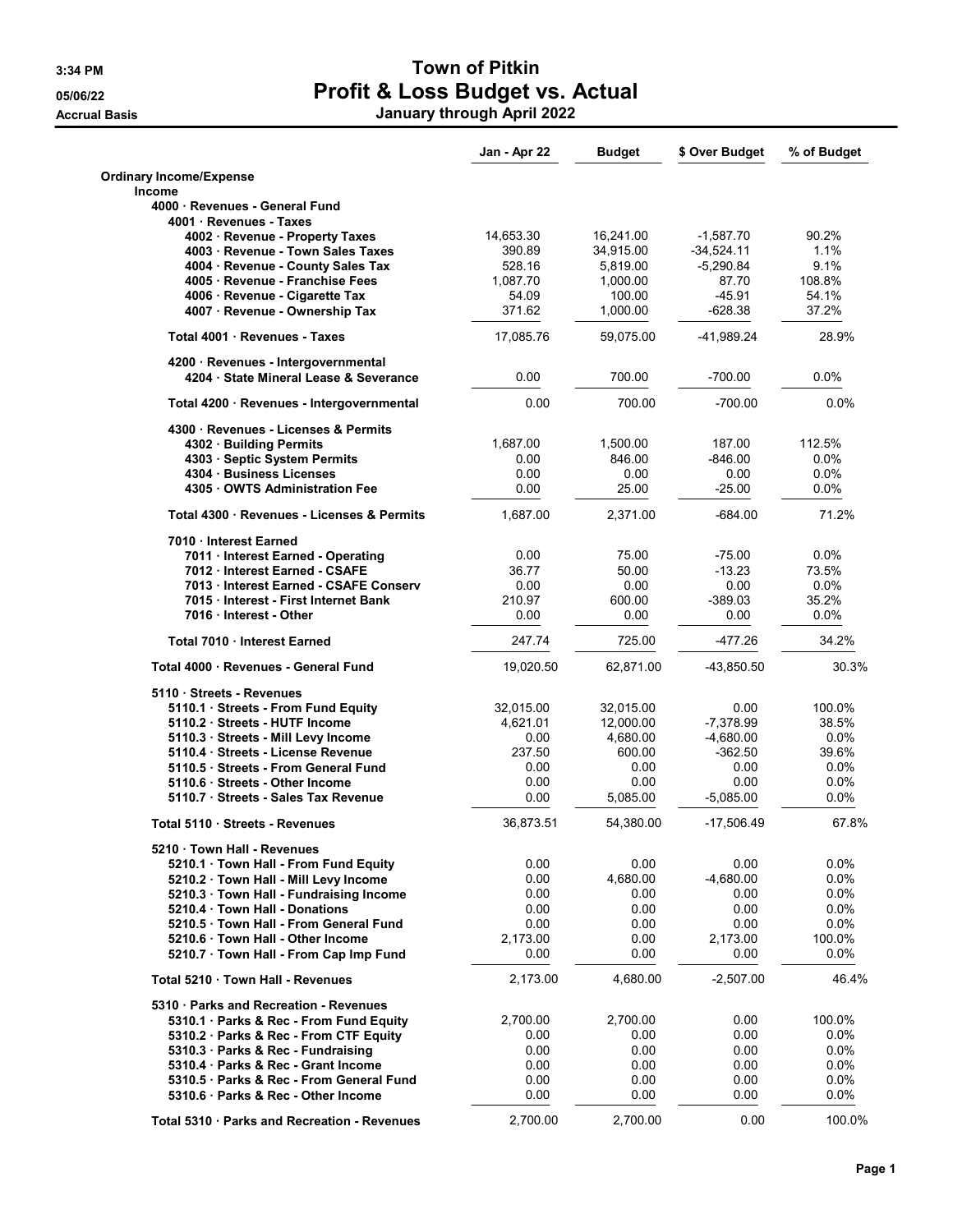## 3:34 PM SALES AND TOWN OF Pitkin 05/06/22 **Profit & Loss Budget vs. Actual** Accrual Basis January through April 2022

|                                              | Jan - Apr 22 | <b>Budget</b> | \$ Over Budget | % of Budget |
|----------------------------------------------|--------------|---------------|----------------|-------------|
| 5410 Cemetery - Revenue                      |              |               |                |             |
| 5410.1 · Cemetery - From Fund Equity         | 4.000.00     | 2,000.00      | 2,000.00       | 200.0%      |
| 5410.2 Cemetery - Plot Sales                 | 0.00         | 1,200.00      | $-1,200.00$    | $0.0\%$     |
| 5410.3 Cemetery - plaque sales               | 0.00         | 800.00        | $-800.00$      | 0.0%        |
| 5410.6 · Cemetery - Other Income             | 0.00         | 0.00          | 0.00           | 0.0%        |
| Total 5410 Cemetery - Revenue                | 4,000.00     | 4,000.00      | 0.00           | 100.0%      |
| 5610 Capital Improvements - Revenues         |              |               |                |             |
| 5610.1 · Cap Improv - From Fund Equity       | 500.00       | 0.00          | 500.00         | 100.0%      |
| 5610.2 · Cap Impro - From General Fund       | 0.00         | 500.00        | $-500.00$      | 0.0%        |
| 5610.6 · Cap Improvement - Other Income      | 0.00         | 0.00          | 0.00           | $0.0\%$     |
| Total 5610 · Capital Improvements - Revenues | 500.00       | 500.00        | 0.00           | 100.0%      |
| <b>Total Income</b>                          | 65,267.01    | 129,131.00    | $-63,863.99$   | 50.5%       |
| Gross Profit                                 | 65,267.01    | 129,131.00    | -63,863.99     | 50.5%       |
| <b>Expense</b>                               |              |               |                |             |
| 5000 Expenses - General Fund                 |              |               |                |             |
| 5010 · Pitkin Volunteer Fire Dep Donat       | 0.00         | 8,250.00      | $-8.250.00$    | $0.0\%$     |
| 5020 · Building Inspector Fee                | 0.00         | 750.00        | $-750.00$      | 0.0%        |
| 5030 · Service Provided - Sanitarian         | 0.00         | 0.00          | 0.00           | 0.0%        |
| 5040 · Service Provided - Mayor              | 900.00       | 3,600.00      | $-2,700.00$    | 25.0%       |
| 5050 · Service Provided - Town Trustee       | 75.00        | 1,200.00      | $-1,125.00$    | 6.3%        |
| 5060 · Service Provided - Legal              | 2.299.50     | 10,000.00     | $-7,700.50$    | 23.0%       |
| 5070 · Pitkin Historical & Community         | 550.00       | 1,000.00      | -450.00        | 55.0%       |
| Total 5000 · Expenses - General Fund         | 3,824.50     | 24,800.00     | $-20,975.50$   | 15.4%       |
| 5160 · Streets - Expenses                    |              |               |                |             |
| 5160.1 · Streets - Maintenance Expenses      | 0.00         | 20,000.00     | $-20,000.00$   | $0.0\%$     |
| 5160.2 · Streets - Snow plowing Expense      | 6,675.00     | 30,000.00     | $-23,325.00$   | 22.3%       |
| 5160.3 · Streets - Ditches Expenses          | 0.00         | 3,500.00      | $-3,500.00$    | $0.0\%$     |
| 5160.4 · Streets - Improve and Open          | 0.00         | 0.00          | 0.00           | 0.0%        |
| 5160.6 · Streets - Other Expenses            | 0.00         | 0.00          | 0.00           | $0.0\%$     |
| Total 5160 · Streets - Expenses              | 6,675.00     | 53,500.00     | -46,825.00     | 12.5%       |
| 5260 Town Hall - Expenses                    |              |               |                |             |
| 5260.1 · Town Hall - Repairs/Maintenance     | 2,173.00     | 4,000.00      | $-1,827.00$    | 54.3%       |
| 5260.2 · Town Hall - Utilities               | 0.00         | 600.00        | $-600.00$      | 0.0%        |
| 5260.3 · Town Hall - Fundraising Exp         | 0.00         | 0.00          | 0.00           | 0.0%        |
| 5260.4 · Town Hall -Capital Improvements     | 0.00         | 0.00          | 0.00           | 0.0%        |
| Total 5260 Town Hall - Expenses              | 2,173.00     | 4,600.00      | $-2,427.00$    | 47.2%       |
| 5360 · Parks & Recreation - Expenses         |              |               |                |             |
| 5360.1 Parks & Rec - Maintenance             | 0.00         | 200.00        | $-200.00$      | $0.0\%$     |
| 5360.2 · Parks & Rec - New Equipment         | 0.00         | 2,500.00      | $-2,500.00$    | 0.0%        |
| 5360.3 · Parks & Rec - Fundraiser Exp        | 0.00         | 0.00          | 0.00           | $0.0\%$     |
| 5360.6 · Parks & Rec - Other Expenses        | 0.00         | 0.00          | 0.00           | 0.0%        |
| Total 5360 · Parks & Recreation - Expenses   | 0.00         | 2,700.00      | $-2,700.00$    | 0.0%        |
| 5460 Cemetery - Expenses                     |              |               |                |             |
| 5460.1 Cemetery - Maintenance                | 0.00         | 2,000.00      | $-2,000.00$    | $0.0\%$     |
| 5460.2 Cemetery - Capital Improvements       | 0.00         | 1,000.00      | $-1,000.00$    | $0.0\%$     |
| 5460.6 Cemetery - Other Expenses             | 0.00         | 1,000.00      | $-1,000.00$    | 0.0%        |
| Total 5460 Cemetery - Expenses               | 0.00         | 4,000.00      | $-4,000.00$    | 0.0%        |
| 5660 Capital Improvements - Expenses         |              |               |                |             |
| 5660.1 Capital Improvements Expenses         | 0.00         | 500.00        | $-500.00$      | 0.0%        |
| Total 5660 · Capital Improvements - Expenses | 0.00         | 500.00        | $-500.00$      | $0.0\%$     |